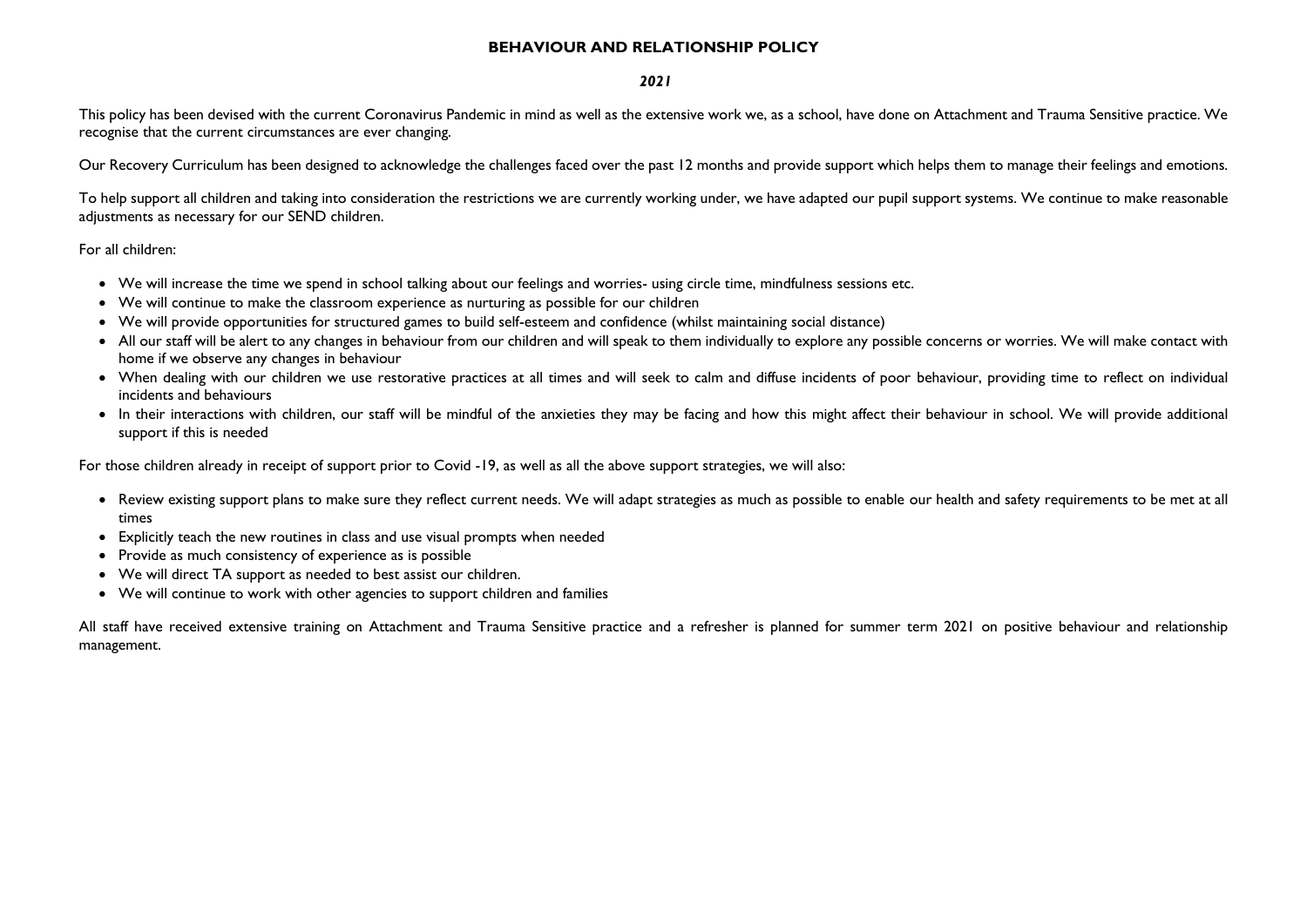| <u>Anxiety</u>                                                                                                                                                                                                                                                                                                          | <b>Support</b>                                                                                                                                                                                                                                                                                                                                                                                                                                       |
|-------------------------------------------------------------------------------------------------------------------------------------------------------------------------------------------------------------------------------------------------------------------------------------------------------------------------|------------------------------------------------------------------------------------------------------------------------------------------------------------------------------------------------------------------------------------------------------------------------------------------------------------------------------------------------------------------------------------------------------------------------------------------------------|
| Low level behaviours occur due to an unmet need and a child maybe<br>trying to communicate boredom, work frustration, stress, feeling<br>unsafe, sensory needs, basic needs not being met, negative thinking,<br>low self-esteem, self-preservation<br>Remember not all functions of behaviour can be easily identified | The purpose of these strategies is to ensur<br>heard and understood<br>We need to make the child feel safe enoug                                                                                                                                                                                                                                                                                                                                     |
| <b>Behaviour</b><br>• Rocking<br>• Tapping<br>• Swinging on chair<br>• Head on desk<br>• Finding it hard to co-operate<br>• Sullen<br>• Calling out<br>Inappropriate comments<br>Disrespect failure to complete work                                                                                                    | <b>Strategies</b><br>• Acknowledge all low-level behaviours<br>• Read the body language of the child<br>• Consider you own body language<br>• Invite the child into your calm don't jo<br>• Use child's name to engage<br>• Use reflective language "I can see the<br>wondering I imagine."<br>• Use empathy "I understand this is hard<br>really difficult."<br>• Match affect – use a low tone of voice<br>• Consider sensory regulation (deep pre |

# **Consequences**

- ✓ **Remind children of natural consequences – eg refusing a lesson is going to make understanding the topic hard**
- ✓ **Give children a logical consequence where they put right what went wrong for example, clean up, repair, damage, restore relationship, (children may need time to regulate before performing this consequence)**
- ✓ **Restorative conversations should be a consequence after all defensive and crisis behaviours**

sure the child feels listened to Jugh to use their words join them in their chaos that… I notice… I am  $\alpha$  ard for you…. That must be pressure)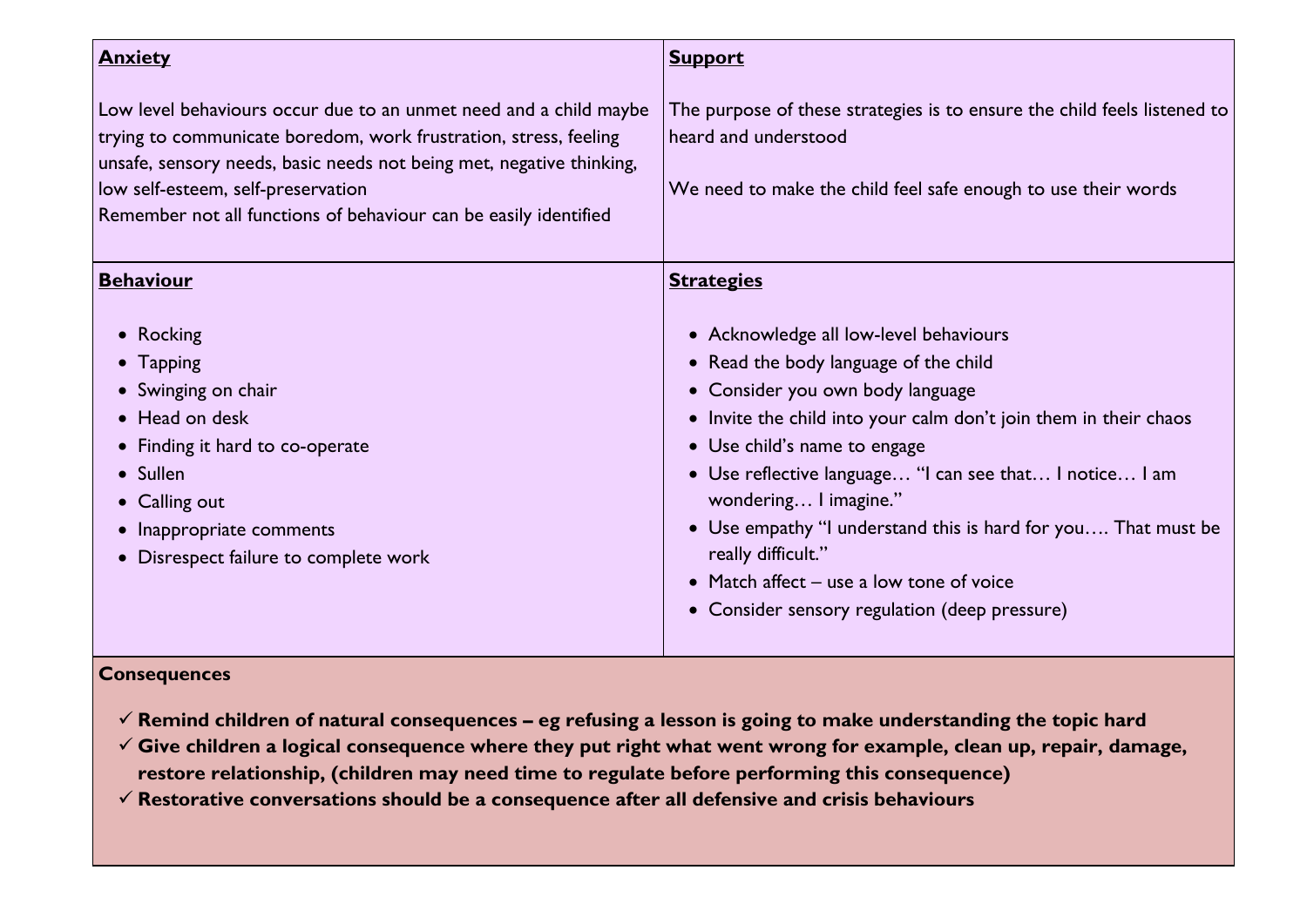| <b>Defensive</b>                                                                                                                                                                                                                                                                                                                                | <b>Support</b>                                                                                                                                                                                                                                                                                                                                                                                                                                                                               |
|-------------------------------------------------------------------------------------------------------------------------------------------------------------------------------------------------------------------------------------------------------------------------------------------------------------------------------------------------|----------------------------------------------------------------------------------------------------------------------------------------------------------------------------------------------------------------------------------------------------------------------------------------------------------------------------------------------------------------------------------------------------------------------------------------------------------------------------------------------|
| Defensive behaviours occur due to a breakdown in communication.<br>A child maybe trying to communicate further frustrations with not<br>being understood, revenge, too much challenge, not enough support<br>Defensive behaviours can tip into crisis very quickly                                                                              | Remember that Children don't behave for a<br>communicate with an adult who connects, are<br>Find a balance of challenge and support                                                                                                                                                                                                                                                                                                                                                          |
| <b>Behaviour</b><br>• Teasing                                                                                                                                                                                                                                                                                                                   | <b>Strategies</b><br>• Continue to use low level strategies if a                                                                                                                                                                                                                                                                                                                                                                                                                             |
| • Pushing<br>• Arguing<br>• Disrespecting school equipment<br>• Running in the corridors<br>• Destroying work<br>• Use of inappropriate language<br>• Disrupting the classroom as a one-off situation<br>• Leaving the classroom<br>Refusal to follow instructions. (if the behaviour becomes unsafe<br>respond as if it is a crisis behaviour) | • Consider phrases such as<br>• "what should you be doing now?<br>• "Name, command, thank you"<br>• Ask "what?" not "why?"<br>• Give the child 2 choices (don't make the<br>• choices you are happy with)<br>• Maintain high expectations and boundar<br>• Remind children of expectations<br>• Ensure strong routines are in place<br>• Use a sensory break for the whole class<br>• Staff should use positive recognition to<br>positive culture<br>• Give time and space<br>• Class reset |
|                                                                                                                                                                                                                                                                                                                                                 | • Restorative conversation                                                                                                                                                                                                                                                                                                                                                                                                                                                                   |

- ✓ **Remind children of natural consequences – eg refusing a lesson is going to make understanding the topic hard**
- ✓ **Give children a logical consequence where they put right what went wrong for example, clean up, repair, damage, restore relationship, (children may need time to regulate before performing this consequence)**
- ✓ **Restorative conversations should be a consequence after all defensive and crisis behaviours**

or a system they s, an adult who cares

if appropriate

e these punitive, make them

ndaries

to encourage and create a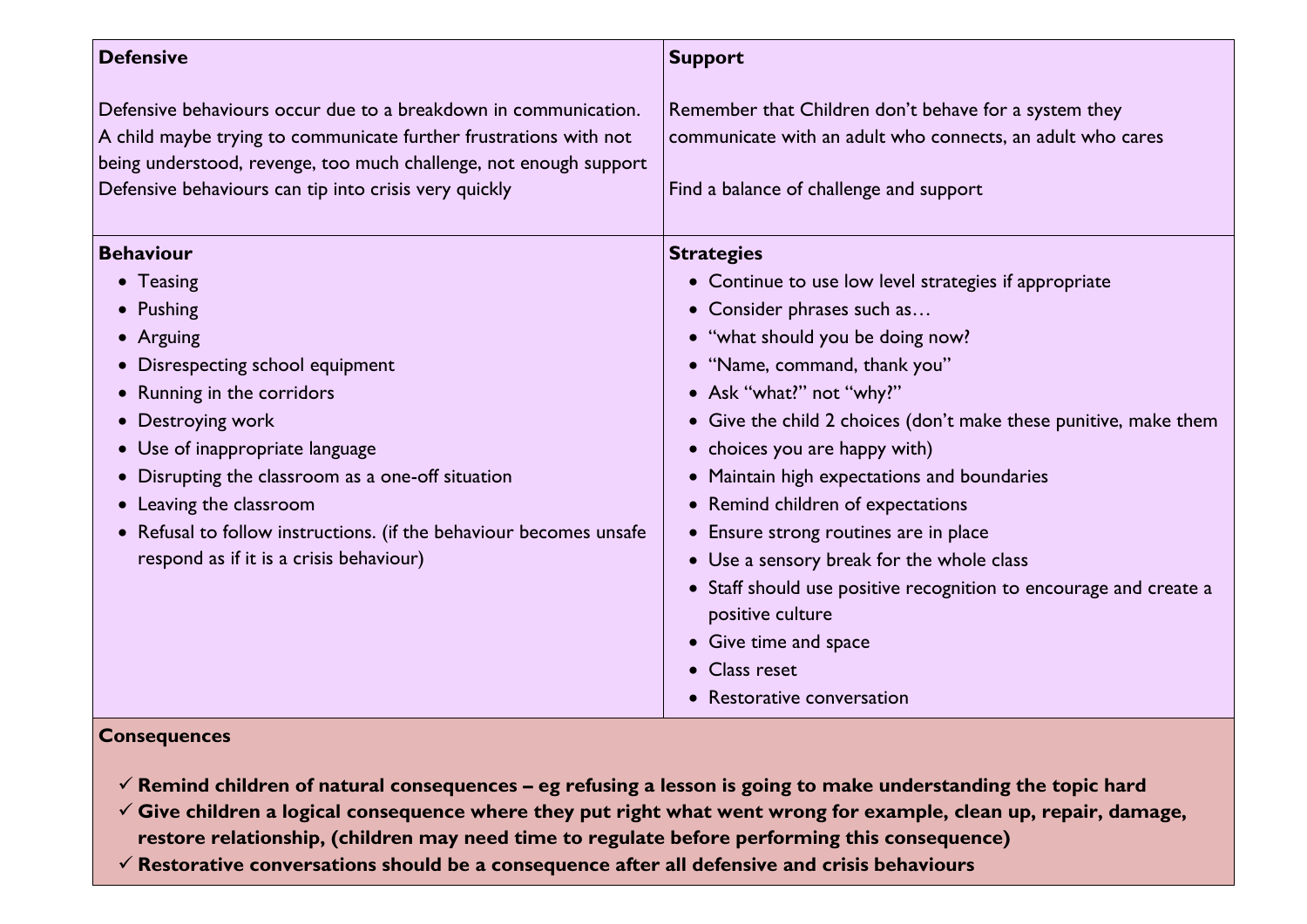| Crisis                                                                                                                                                                                           | <b>Support</b>                                                                                                                                                                                                                                        |
|--------------------------------------------------------------------------------------------------------------------------------------------------------------------------------------------------|-------------------------------------------------------------------------------------------------------------------------------------------------------------------------------------------------------------------------------------------------------|
| Crisis behaviours occur when a child has 'flipped their lid' their main<br>priority here is survival<br>If the child perceives threat they are likely to respond with fight, flight<br>or freeze | The priority in a crisis is to maintain safety:<br>Crisis situations may involve the removal of                                                                                                                                                       |
| <b>Behaviour</b><br>• Vandalism<br>• Physical assault<br>• Swearing<br>$\bullet$ Fighting                                                                                                        | <b>Strategies</b><br>• Change environment<br>• The child will then go through a proce<br>and repairing<br>• The child will be taken back to class w                                                                                                   |
| Disrespectful to adults<br>• Racial abuse<br>• Bullying<br>• Leaving the classroom or school grounds without permission.<br>• Putting others safety in jeopardy                                  | • Continue to use anxiety and defensive<br>• Support and closely supervise<br>• Offer a safe space<br>$\bullet$ Change face<br>• All crises should be followed up with a<br>with class staff/SLT/pastoral<br>• Support for classroom staff to recover |

# **Consequences**

- ✓ **Remind children of natural consequences – eg refusing a lesson is going to make understanding the topic hard**
- ✓ **Give children a logical consequence where they put right what went wrong for example, clean up, repair, damage, restore relationship, (children may need time to regulate before performing this consequence)**
- ✓ **Restorative conversations should be a consequence after all defensive and crisis behaviours**

ty and calm the situation. I of stressors.

bess of regulating, relating

when safe enough to engage ive strategies

th a restorative conversation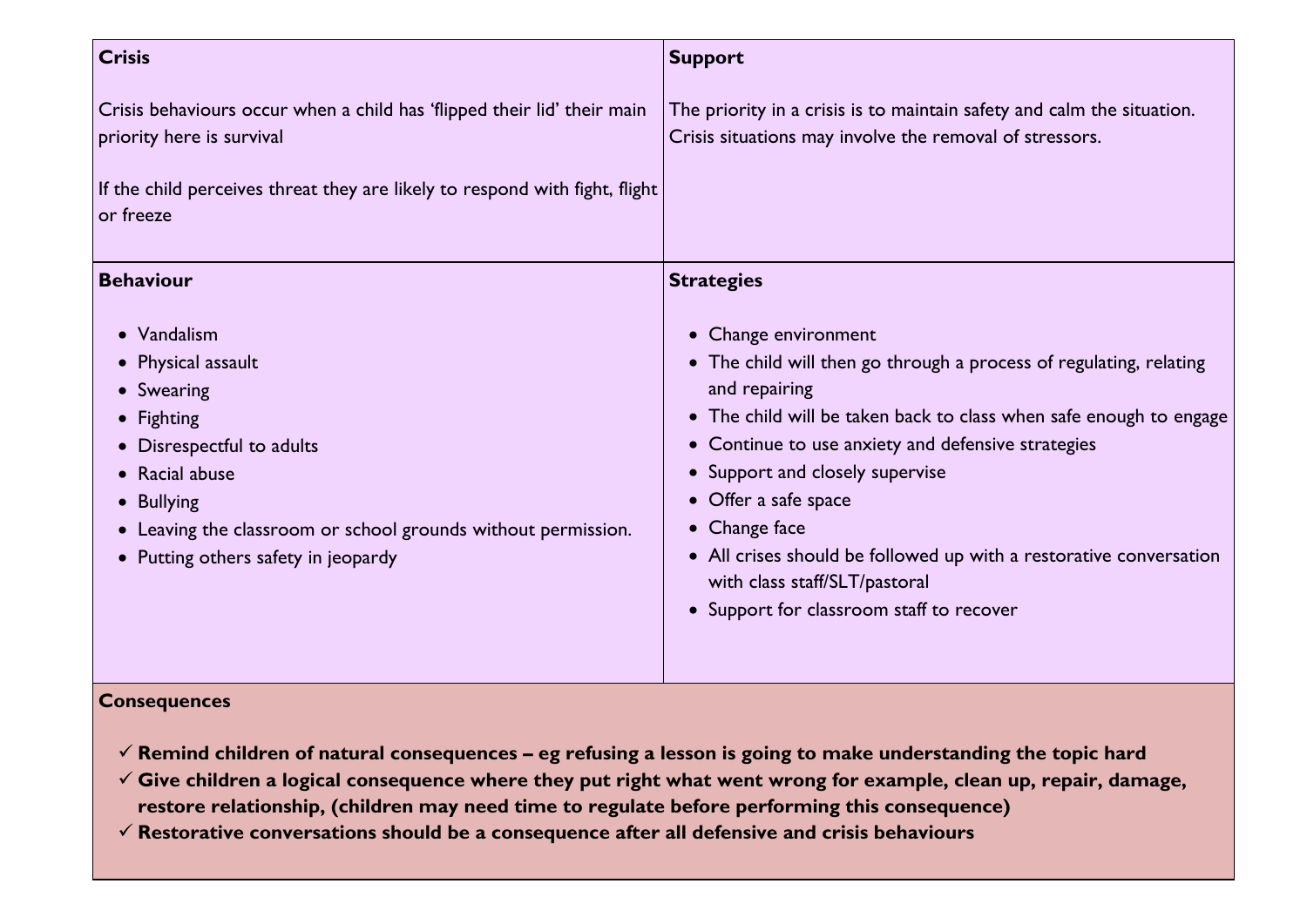| <b>Recovery</b>                                                                                                                                                                                                                                                                                                                                                               | <b>Support</b>                                                                                                                                                                                                |
|-------------------------------------------------------------------------------------------------------------------------------------------------------------------------------------------------------------------------------------------------------------------------------------------------------------------------------------------------------------------------------|---------------------------------------------------------------------------------------------------------------------------------------------------------------------------------------------------------------|
| Recovery behaviours often replicate those seen during the defensive<br>stage<br>Children take different lengths of time to come out of recovery this<br>dependent upon emotional developmental age<br>Children are trying to communicate that they want some support to<br>regulate and someone to keep them feeling safe                                                     | Support and closely supervise, allow the<br>needed to move into the next stage                                                                                                                                |
| <b>Behaviour</b><br>• Teasing<br>• Pushing<br>• Arguing<br>Disrespecting school equipment<br><b>Running in the corridors</b><br>• Destroying work<br>Use of inappropriate language<br>Disrupting the classroom as a one-off situation<br>Leaving the classroom<br>Refusal to follow instructions. (if the behaviour becomes unsafe<br>respond as if it is a crisis behaviour) | <b>Strategies</b><br>• Use safe space<br>• Play a game<br>• Connect with the child<br>• Use contingent touch<br>• Use a low tone of voice<br>• Keep a boundary that is achievable<br>Assess the child's state |

# **Consequences**

- ✓ **Remind children of natural consequences – eg refusing a lesson is going to make understanding the topic hard**
- ✓ **Give children a logical consequence where they put right what went wrong for example, clean up, repair, damage, restore relationship, (children may need time to regulate before performing this consequence)**
- ✓ **Restorative conversations should be a consequence after all defensive and crisis behaviours**

# child to have the time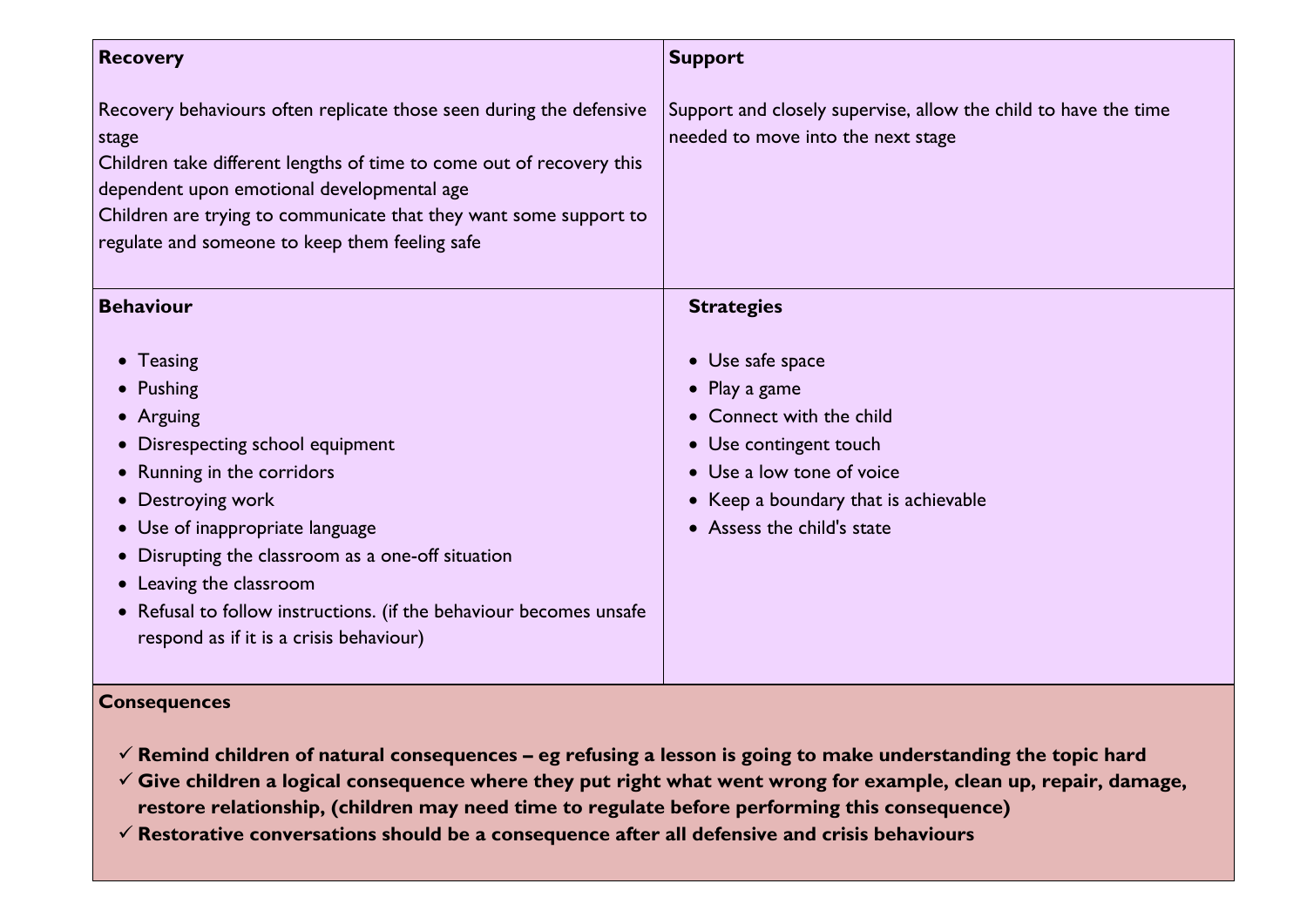| <b>Depression</b>                                                                                                                                                                                                                                               | <b>Support</b>                                                                                                                                                                                                                                                                                                                                                                                                                                                                                                                                                                                                                                                                                                               |
|-----------------------------------------------------------------------------------------------------------------------------------------------------------------------------------------------------------------------------------------------------------------|------------------------------------------------------------------------------------------------------------------------------------------------------------------------------------------------------------------------------------------------------------------------------------------------------------------------------------------------------------------------------------------------------------------------------------------------------------------------------------------------------------------------------------------------------------------------------------------------------------------------------------------------------------------------------------------------------------------------------|
| Depression behaviours are often the last to occur following crisis<br>These behaviours can replicate those seen at the anxiety stage<br>Children are trying to communicate that they need a safe adult to<br>help them process the crisis and help them move on | We support the child by having a restorativ<br>With strong relationships these conversation<br>child reaches a crisis point as de-escalation.                                                                                                                                                                                                                                                                                                                                                                                                                                                                                                                                                                                |
| <b>Behaviours</b>                                                                                                                                                                                                                                               | <b>Strategies</b>                                                                                                                                                                                                                                                                                                                                                                                                                                                                                                                                                                                                                                                                                                            |
| • Rocking<br>• Tapping<br>• Swinging on chair<br>• Head on desk<br>• Finding it hard to co-operate<br>• Sullen<br>• Hiding face<br>• Head in hands<br>• Quiet                                                                                                   | • T - Ensure the child has had the time r<br>child "are you ready to have a chat abe<br>• E - Make sure the environment is com<br>environment needs to be somewhere<br>place.<br>• L- Let the child know you are listening<br>back to the child, paraphrase, summari<br>frame of reference.<br>• L- The purpose of this conversation is<br>better way to deal with our emotions<br>• H- Hear the child's side of the story "<br>• E- Explain why you as a member of sta<br>you took.<br>• L- Link the feelings to the experience.<br>how did that make you feel?"<br>• P- Plan with the child an achievable str<br>that feeling occurs.<br>• If there has been more than one pupil<br>more than one restorative conversation |

## ative conversation

ations can be had before a

e needed to regulate, ask the about what happened?" omfortable and private, the re the incident didn't take

ing by reflecting language harise and remove your

is to repair and learn a ins the next time they occur.

"What happened?" staff had to take the action

e. "When that happened

strategy for the next time

pil involved in an incident, ation needs to take place.